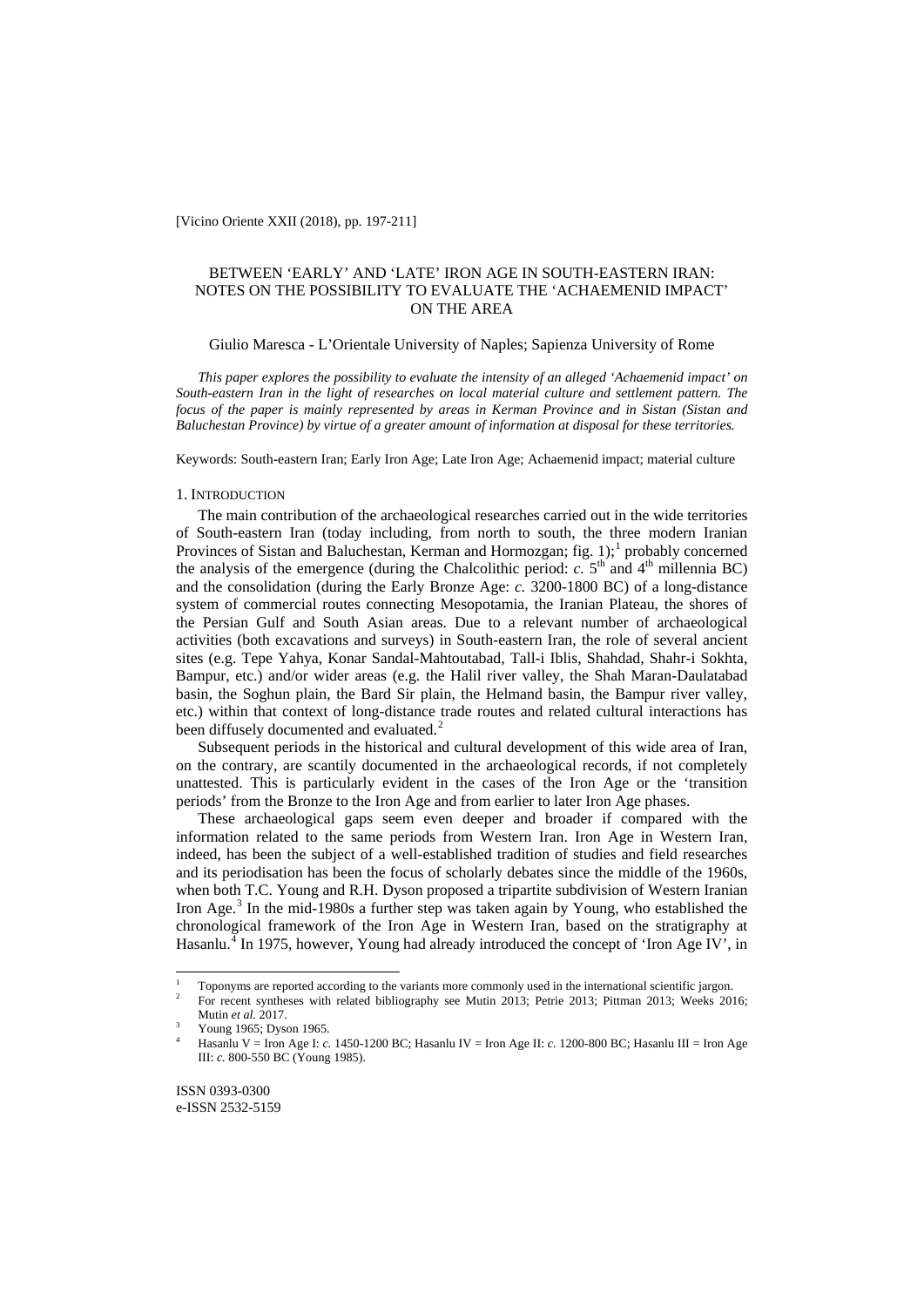order to refer to the chronology of a specific corpus of pottery he was able to isolate during his survey in the Kangavar Valley, whose lower chronological range probably extended into the early Parthian times.<sup>[5](#page-0-3)</sup> The concept of an Iron Age IV was broadened some years later by L.D. Levine, who proposed to extend the term 'Iron IV' over all Western Iran, adding another chronological component to the Iron I-III subdivisions established by Young. $<sup>6</sup>$  $<sup>6</sup>$  $<sup>6</sup>$ </sup>

Moreover, quite recently the periodisation of earlier phases of the Iron Age in Northwestern Iran has been somewhat modified by M. Danti, according to a reassessment of the chronology at Hasanlu.<sup>[7](#page-1-1)</sup> The Iron Age chronology was recently reassessed also in Luristan, according to the evidence from cemeteries in the Pusht-e Kuh, $\frac{8}{3}$  $\frac{8}{3}$  $\frac{8}{3}$  and similar important steps were taken as far as the archaeological definition of the Iron Age in Northern and Central Iran is concerned.<sup>[9](#page-1-3)</sup>

In the opinion of many scholars, however, the end date of the Iron Age in Iran is considered to coincide with the emergence of the political power of the Achaemenids, retained as an actual 'watershed' between Iron Age cultures and 'Historical Periods' of ancient Iran.

Several archaeological researches in the last decades, on the contrary, testified an increasing scholarly tendency to include the period of political control by the Achaemenid dynasty (*c.* 559-330 BC) within the Iron Age periodisation, on the basis of an overall continuity of the material culture. This scientific approach was explicitly recommended by R. Boucharlat, who warned against the generic utilisation of the term 'Achaemenid' in archaeology, suggesting to limit its use to evidence surely datable between 559-330 BC and denoting a real 'impact' of the royal power. Thus, he proposed to eschew the term 'Achaemenid' to date sites or levels and to adopt systematically the term 'Iron IV' or alternative expressions, as 'Late Iron Age', etc., in order to avoid mistakes and misinterpretations.<sup>[10](#page-1-4)</sup>

Together with the examination of chronological matters, the evaluation of the archaeological evidence from the (Late) Iron Age in Iran and neighbouring areas has been often concerned with the issue of the intensity and 'material' visibility of a possible 'impact' originated from the establishment of the political power of the Achaemenid dynasty on the socio-cultural and socio-economic life in the wide subjected territories. Obviously, debates over this issue has been mainly fostered with regard to regions characterised by considerable evidence from both the period of the Achaemenid political power and the immediately previous decades and centuries, to be used as a source of

<span id="page-1-5"></span> <sup>5</sup> Young 1975, 192.

Levine 1987.

<span id="page-1-1"></span><span id="page-1-0"></span><sup>7</sup> Iron I = Hasanlu IVc: *c.* 1250-1050 BC; Iron II = Hasanlu IVb: *c.* 1050-800 BC; the chronology of Iron III, instead, remained the same Young proposed in 1985, thus coming to an end with the rise of the Achaemenid Empire (Danti 2013a; 2013b).

<span id="page-1-2"></span><sup>8</sup> Iron Age IA = *c.* 1300/1250-1150 BC; Iron Age IB-IIA = *c.* 1150-950/900 BC; Iron Age IIB = *c.* 900-800/750 BC; Iron Age III =  $c$ . 800/750-650 BC (Overlaet 2013).

<span id="page-1-3"></span><sup>9</sup> See e.g. Mousavi 2013; Alibaigi - Khosrawi 2014; Pollard *et al.* 2015.

<span id="page-1-4"></span>Boucharlat 2005, 270-271; personal communication by R. Boucharlat (Dec. 2017).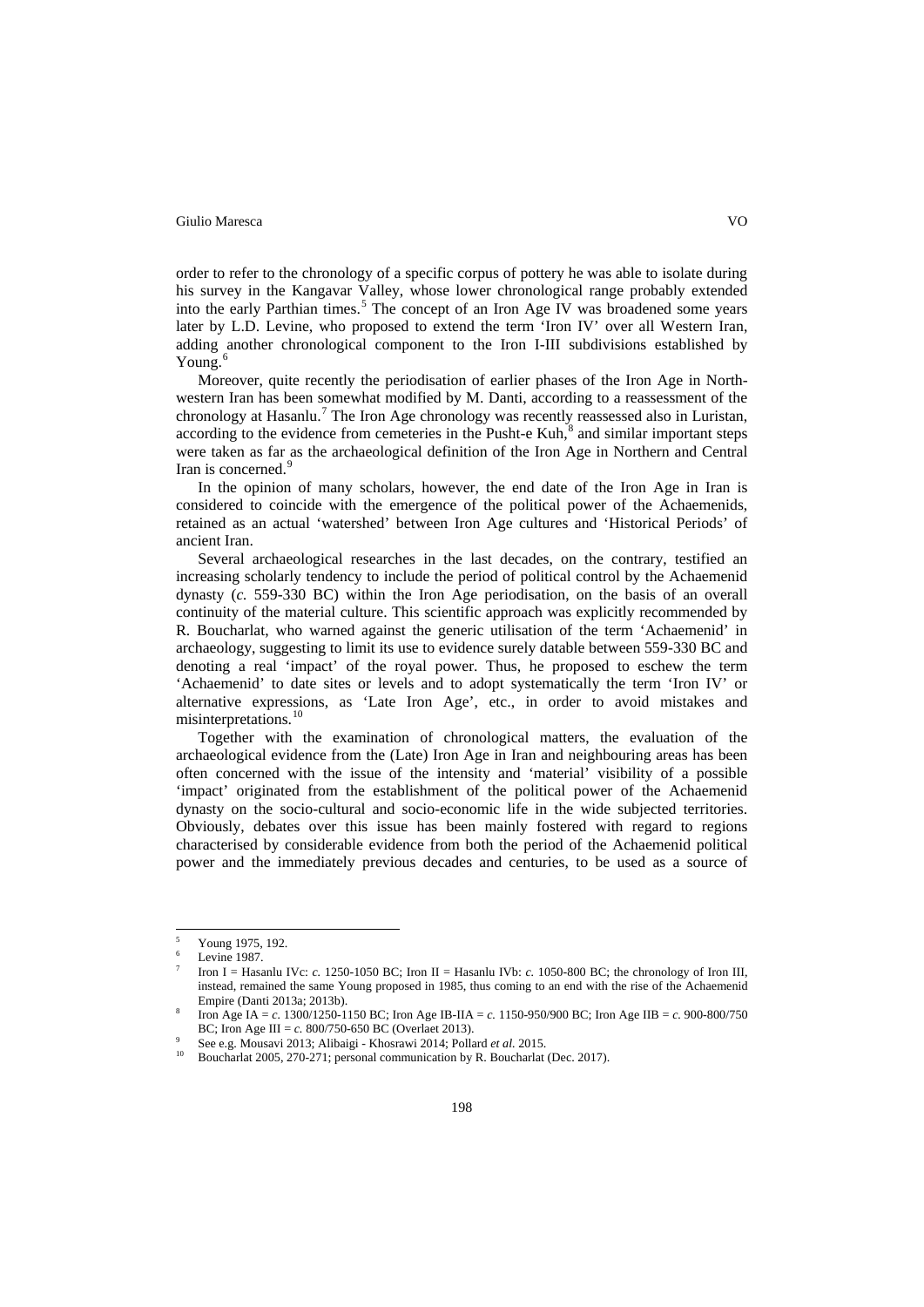comparisons to speculate about concepts as 'impact', 'continuity/change', 'tradition/innovation', 'integration/interactions', etc.<sup>[11](#page-1-5)</sup>

As already mentioned, differing significantly from the situation in other areas of Iran, both earlier and later Iron Age phases are rather scantily documented in South-eastern Iran. Hence, due to the overall paucity of the available evidence, it seems more advisable to discuss the issue of the 'Achaemenid impact' on this area making reference to case studies involving slightly better documented territories, i.e. Kerman Province and the Sistan region.

### 2. THE EVIDENCE FROM KERMAN PROVINCE

The key-site for the Iron Age in Kerman Province is presently Tepe Yahya (figs. 1-2). Tepe Yahya, located in the south-western corner of the Soghun Valley, was excavated by a team of Harvard University headed by C.C. Lamberg-Karlovsky between 1967 and 1975. It is by now the only site in south-eastern Iran providing substantial and well-dated archaeological evidence for a long period encompassing also the Early and Late Iron Age.<sup>[12](#page-2-0)</sup> The earliest Iron Age remains at Tepe Yahya are represented by the evidence from Period  $III = c$ . 800-650 BC, after a hiatus of many centuries in the occupational sequence since the final Bronze Age phase at the site, which ended around  $1400$  BC.<sup>[13](#page-2-1)</sup> The «widespread decline in archaeologically visible settlement» at the end of the Bronze Age attested in all South-eastern Iran has been convincingly related to climate changes, which affected (to different extents) specific areas of the region.<sup>[14](#page-2-2)</sup> Architectural evidence from Period III at Tepe Yahya is represented by remains of two roughly square structures interpreted as 'nondomestic' buildings pertaining to a 'village'.<sup>[15](#page-2-3)</sup> However, the most important Early Iron Age evidence at the site is represented by two mud-bricks platforms (only partially put into light by excavations) constructed sequentially during the 'Platform Period' =  $c$ . 650-500 BC, upon the remnants of the abandoned Period III buildings (apparently without any lengthy hiatus), likely to serve as «symbols of independence and autonomy within the landscape» in a moment shortly before the establishment of the Achaemenid power on the area.<sup>[16](#page-2-4)</sup> Judging from the architectural remains dated to the  $5<sup>th</sup>$  and  $4<sup>th</sup>$  century BC (Period  $IIa = c$ . 500-375 BC), instead, during full Achaemenid period Tepe Yahya was simply a rather small village and the construction of the platforms did not «usher in a period of monumental construction and imperial importance».<sup>1</sup>

A massive mud-brick platform was unearthed at Konar Sandal North (figs. 1-2), in the Halil Rud Basin (Jiroft District, Kerman Province) during the activities of the Jiroft Region Archaeological Project (directed by Y. Madjidzadeh in 2002-2008) and was interpreted by

<span id="page-2-6"></span><sup>&</sup>lt;sup>11</sup> Several important works (both with a specifically archaeological or a more historically-oriented approach) should be cited in this respect. For brevity's sake, one may mention only some of the monographs published in the last decade (e.g. Delemen 2007; Ivantchik - Licheli 2007; Briant - Chauveau eds. 2009; Curtis - Simpson eds. 2010; Nieling - Rehm 2010; Dusinberre 2013; Katchadourian 2016; Jacobs - Henkelman - Stolper 2017).

<span id="page-2-0"></span> $\frac{12}{13}$  Lamberg-Karlovsky - Magee 1999; Magee 2004.

Magee 2004, 75.

<span id="page-2-2"></span><span id="page-2-1"></span><sup>&</sup>lt;sup>14</sup> Magee 2004, 77-78; 2013, 494-495. See also fn. 45.

<span id="page-2-3"></span><sup>&</sup>lt;sup>15</sup> Lamberg-Karlovsky - Magee 1999, 42; Magee 2004, 78.

 $^{16}$  Magee 2004, 79.

<span id="page-2-5"></span><span id="page-2-4"></span>Lamberg-Karlovsky - Magee 1999, 49-51.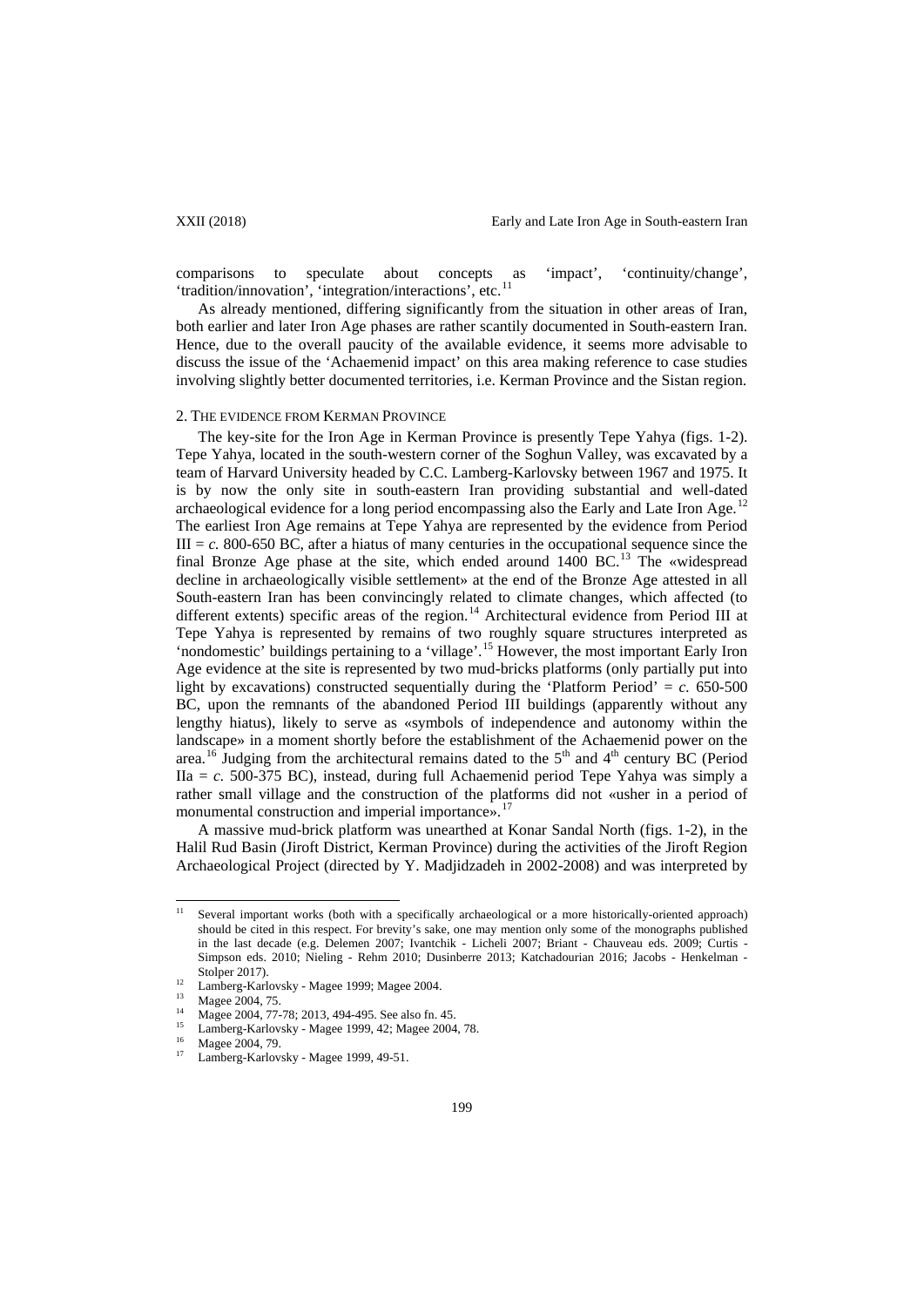its excavator as a monumental religious structure dated to the Bronze Age.<sup>[18](#page-2-6)</sup> But a recent series of radiocarbon analyses on organic materials from the site revealed dates ranging from the end of the  $2<sup>nd</sup>$  millennium to the mid-1<sup>st</sup> millennium BC, that is in the Iron Age.

Moreover, in the upper Halil Valley joint Iranian-Italian (ICAR: Iranian Center for Archaeological Research and 'Sapienza' University of Rome) survey activities were carried out in 2009, focusing on the site of Qaleh Kutchek (Jiroft District; figs. 1-2) and directed on the field by A. Azadi, E. Ascalone and L. Peyronel.<sup>[20](#page-3-1)</sup> On the basis of the preliminary study of the potsherds collected from the surface, the site was interpreted as a large and important settlement flourishing at least from *c.* 600 BC to the Achaemenid and Post-Achaemenid period (*c.* 600-200 BC); some traces also indicate a probable previous occupation (c. 800- 600 BC) limited to the central and northern part of the site.<sup>[21](#page-3-2)</sup> The publication of the preliminary results reported the presence of also a widely plundered graveyard (Tepe Kenar Cheshmeh), located immediately east of the main mound and likely dated to the Achaemenid period.<sup>[22](#page-3-3)</sup>

Preliminary archaeological investigations carried out in the Zeh-Kalout area (figs. 1, 2), instead, at the western portion of the Jazmuriyan depression, in the south-eastern sector of Kerman Province (Rudbar District), yielded a significant amount of pottery possibly pertaining to the Achaemenid period.<sup>[23](#page-3-4)</sup> Of remarkable interest are the pottery assemblages from Qalʿa-ye Soniya Gazbor, Sar Tepe Lakkoh and the cemeteries of Gavcharan I and II, Deh Jalal Mil-e Farhad, Moshtin I, and Pishok I. All of them find some morpho-typological parallels with ceramic assemblages dated to the  $6<sup>th</sup>-4<sup>th</sup>$  century BCE from several excavated sites and surveyed areas in Iran as well as in neighbouring Countries.<sup>[24](#page-3-5)</sup>

The results of the first season of the recent joint Iranian-German (ICAR and Tübingen University) SOJAS (South-of-Jiroft Archaeological Survey) project, carried out in 2015 in the southern part of the Jiroft District (fig. 2), although mainly focused on the Bronze Age, revealed also evidence related to the Iron Age (SOJAS Period 15 = 'Iron Age I-II': *c.* 1200- 550 BC; SOJAS Period 16 = 'Iron Age III/Achaemenid': *c.* 550-300 BC).<sup>[25](#page-3-6)</sup> While only some potsherds from Period 15 were retrieved at the site of Hajjiabad-Varamin, two settlement 'clusters' (Bog Atashan 1-3; Tom-e Imam Hossein, Nurabad, Kuguyeh 1 and 3) were recorded in the surveyed area (all of them west of the Halil Rud) for Period 16 (fig. 3), and were interpreted as evidence for a «repopulation [...] during the Achaemenid period».<sup>[26](#page-3-7)</sup>

Hence, waiting for further evidence from stratigraphic excavations at well-dated Iron Age sites (or layers) in Kerman Province, the analysis by P. Magee<sup>[27](#page-3-8)</sup> can be still retained as extremely influent in evaluating the consistency of the 'Achaemenid impact' on the area of Tepe Yahya in particular and on Kerman Province to a wider extent. In 2004, indeed, the

<span id="page-3-9"></span><sup>&</sup>lt;sup>18</sup> Madjidzadeh 2008, 88-89, fig. 20.

<sup>19</sup> Mashkour *et al.* 2013, 228, tab. 1.

<span id="page-3-0"></span><sup>&</sup>lt;sup>20</sup> Azadi - Ascalone - Peyronel 2012.

<span id="page-3-3"></span><span id="page-3-2"></span><span id="page-3-1"></span> $^{21}$  Azadi - Ascalone - Peyronel 2012, 286.

<sup>&</sup>lt;sup>22</sup> Azadi - Ascalone - Peyronel 2012, 280, 300, fig. 6.<br><sup>23</sup> Shailahari 11, 2015, 24, 20.

<sup>23</sup> Sheikhakbari *et al*. 2015, 24-29.

<span id="page-3-5"></span><span id="page-3-4"></span><sup>&</sup>lt;sup>24</sup> Sheikhakbari *et al.* 2015, tabs. 1-14.

<span id="page-3-7"></span><span id="page-3-6"></span><sup>&</sup>lt;sup>25</sup> Pfälzner - Alidadi Soleimani 2017, fig. 12.

<sup>26</sup> Pfälzner - Alidadi Soleimani 2017, 120, 131, figs. 28-29.

<span id="page-3-8"></span>Magee 2004, 79-81.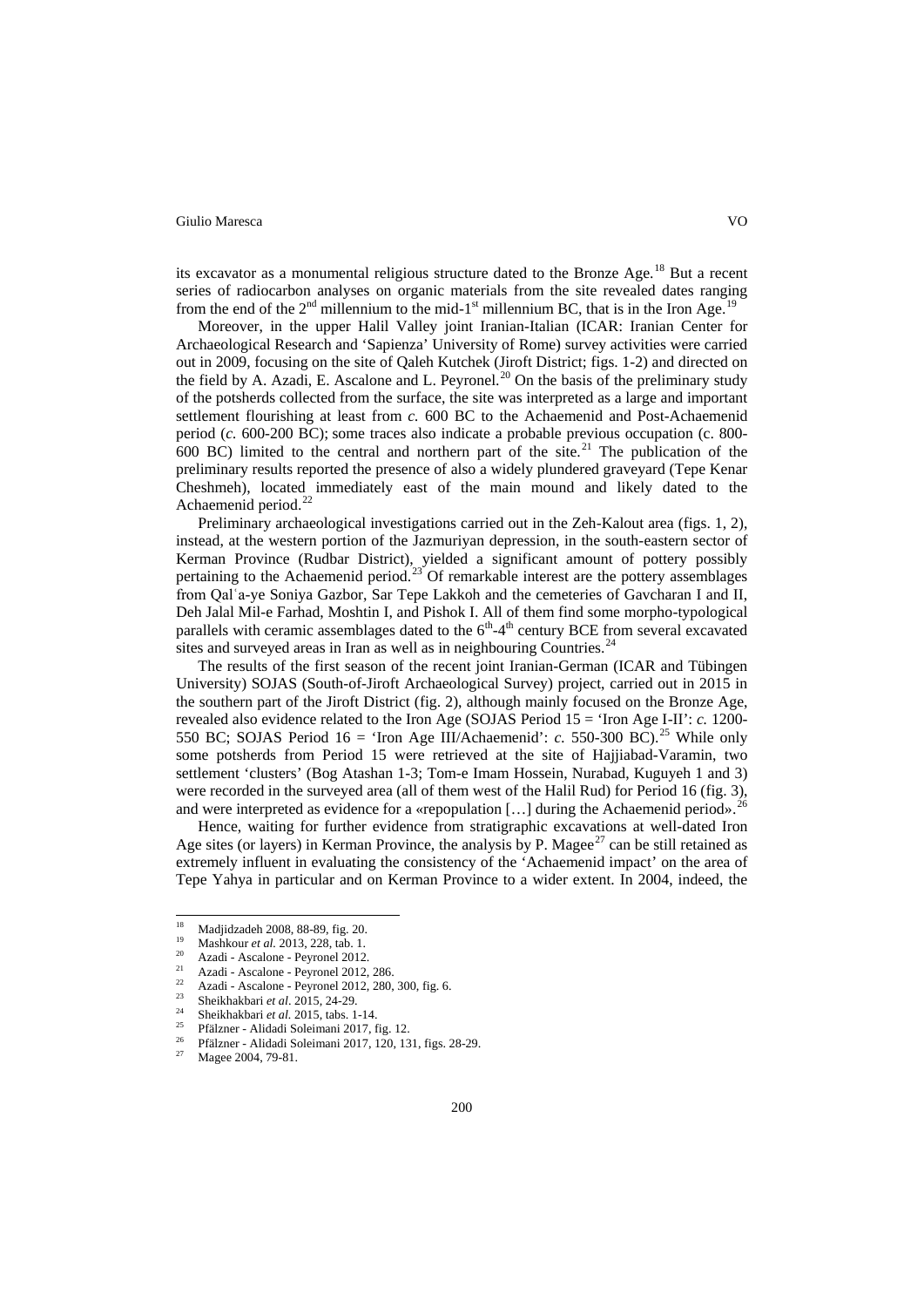scholar tried to evaluate the significance of «two main alterations in the archaeological record […] roughly contemporary with the establishment of the Achaemenid Empire» at Tepe Yahya during Period  $II^{28}$  $II^{28}$  $II^{28}$ . The 'alterations' discussed were the increased presence of significant quantities of highly standardized 'Achaemenid tulip bowls'<sup>[29](#page-4-0)</sup> and the contemporary increased production (and trade) of fine 'Burnished Maroon Slipped Ware' (BMSW) bowls.[30](#page-4-1) Partially following E.R.M. Dusinberre, who had already considered 'tulip bowls' (at Sardis) as part of 'non-élite emulation' of 'élite' (i.e. 'courtly Persian' or directly involving Persian administrators) banqueting habits/rituals in which silver or gold vessels were used,<sup>[31](#page-4-2)</sup> Magee considered the 'tulip bowls' at Tepe Yahya more as evidence for 'emulated courtly practices' than as evidence for an actual Achaemenid presence at the site.<sup>[32](#page-4-3)</sup>

The evidence concerning BMSW bowls, on the other hand, was taken into account especially in the light of commercial and cultural contacts between Tepe Yahya and southeastern Arabia. According to archaeometric analyses, indeed, many iron artefacts and BMSW bowls frequently attested at sites or cemeteries in South-eastern Arabia were originally produced in the area around Tepe Yahya or at Tepe Yahya itself during Yahya Period II and were subsequently exported as luxury commodities with a rather evident function of status symbols. Hence, during Period II, at the same time when the 'internal' tendency to 'emulate' Achaemenid élite behaviours was testified by the increased presence of 'tulip bowls', Tepe Yahya played a major 'external' role in influencing and 'orienting' the material manifestations of the socio-cultural and socio-economic status of neighbouring communities in its turn. For this reason, as far as the 'Achaemenid impact' is concerned, Magee stated that although «the region […] of Tepe Yahya may have reshaped social practices and, possibly, even its local economy with the pressure of centralized Achaemenid control» it was engaged in a considerable trade system with neighbouring regions, preserving a noticeable «degree of economic autonomy from the imperial center».<sup>3</sup>

## 3. THE EVIDENCE FROM SISTAN

Differing considerably from the archaeological attestations in Kerman Province, the area of Sistan is characterised by the nearly total absence of archaeological evidence from the centuries immediately prior to the establishment of the Achaemenid political control over that territory. If one excludes the problematic case of the Sorkh Dagh at Nad-i Ali, in Afghan Sistan (Nimruz Province),  $34$  and also, in the same sector (figs. 1, 4), the evidence

<span id="page-4-6"></span> <sup>28</sup> Magee 2004, 80.

<span id="page-4-0"></span><sup>&</sup>lt;sup>29</sup> Magee 2004, 65, fig. 5.37.

<span id="page-4-2"></span><span id="page-4-1"></span><sup>&</sup>lt;sup>30</sup> Magee 2004, 65, figs. 5.34-5.36, 5.39-5.42.

Dusinberre 1999, 101.

<span id="page-4-4"></span><span id="page-4-3"></span> $\frac{32}{33}$  Magee 2004, 80.

<span id="page-4-5"></span>Magee 2004, 81.

<sup>34</sup> The Sorkh Dagh ('Red Mound') at Nad-i Ali was investigated by several scholars between 1938 and 1968. According to the first excavator, the site flourished between the  $8<sup>th</sup>$  century BC and the Achaemenid period (Ghirshman 1942). On the basis of his excavations in the late 1960s, G.F. Dales proposed instead, a chronology ranging from the  $8<sup>th</sup> - 7<sup>th</sup>$  century BC until the Hellenistic and Sasanian periods (Dales 1977). Some decades later, however, the chronology of the site was quite radically put in discussion and the monumental platform was dated to the second half of the 3rd millennium BCE (Besenval - Francfort 1994).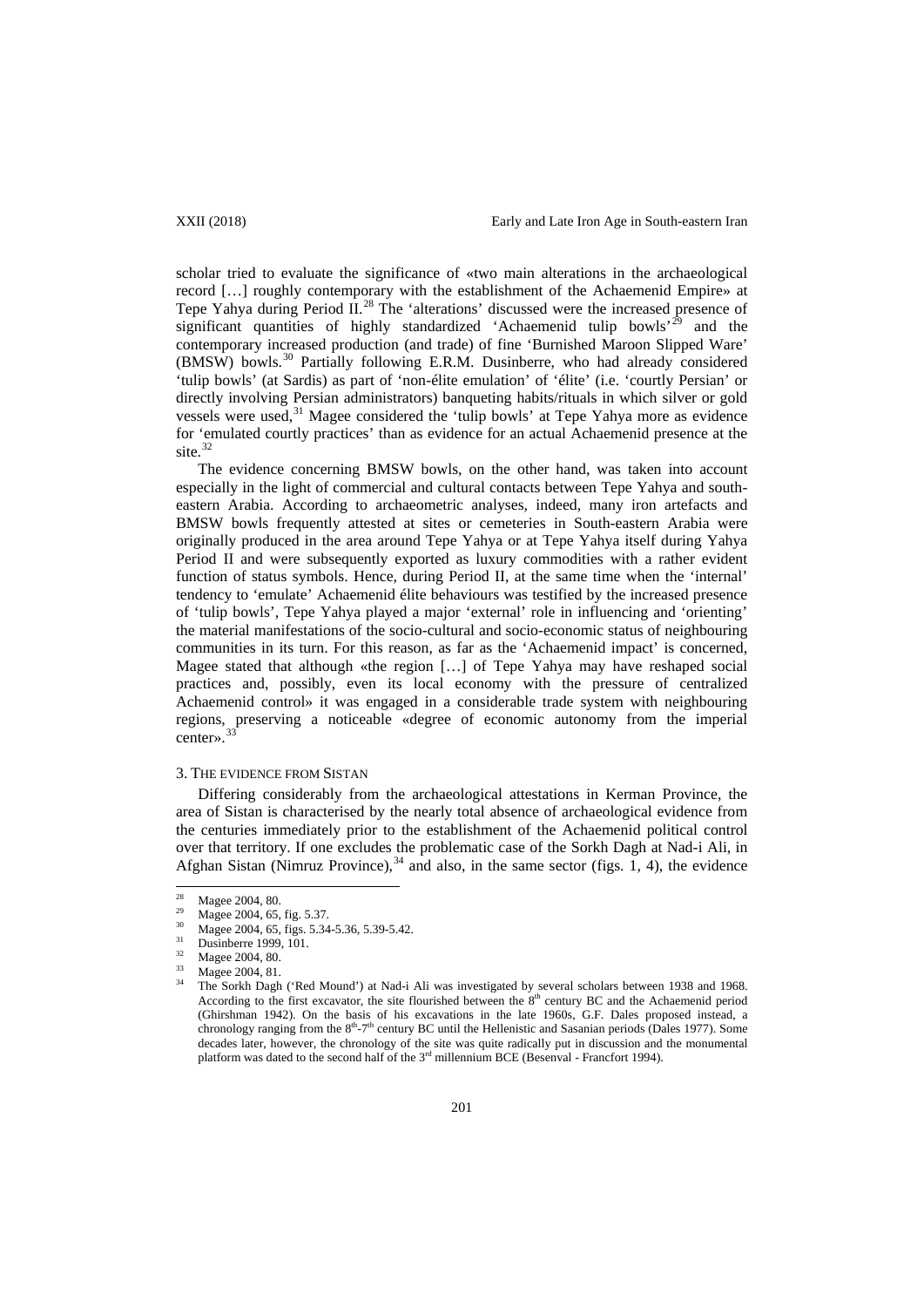from the Sar-o-Tar plain (where three sites possibly dated to *c.* 1300-750 BC were detected<sup>[35](#page-4-6)</sup> during the activities of the Helmand-Sistan Project),  $36$  literally nothing is known in Iranian Sistan (Sistan and Baluchestan Province) for the period encompassed between the collapse of the famous Bronze Age urban settlement of Shahr-i Sokhta<sup>[37](#page-5-1)</sup> (figs. 1, 4) and the emergence of Dahane-ye Gholaman (figs. 1, 4) between the end of the  $6<sup>th</sup>$  and the beginning of the  $5<sup>th</sup>$  century BC. Even the results of recent survey activities seem to indicate a total *vacuum* of archaeological evidence from the Early Iron Age in the area.<sup>[38](#page-5-2)</sup>

On the contrary, settlement, architectural and ceramic attestations concerning the Late Iron Age/Achaemenid period are rather significantly documented in Sistan since several decades. This is especially exemplified by the evidence brought to light at Dahane-ye Gholaman (about 30 kilometres southeast of Zabul; figs. 1, 4) by the Italian IsMEO archaeological mission (directed by U. Scerrato) in the  $1960s$  and  $1970s<sup>39</sup>$  $1970s<sup>39</sup>$  $1970s<sup>39</sup>$  as well as, more recently, by the Iranian Cultural Heritage, Handicrafts and Tourism Organization (ICHHTO) archaeological mission (directed by S.M.S. Sajjadi) between 2000 and 2006<sup>[40](#page-5-4)</sup> and, moreover, by results of geophysical prospections sponsored by ICHHTO and ICAR (directed by K. Mohammadkhani) between  $2008$  and  $2012.<sup>41</sup>$  $2012.<sup>41</sup>$  $2012.<sup>41</sup>$  These activities yielded evidence for a consistent number of monumental as well as public buildings dated to the Achaemenid period, together with a huge ceramic assemblage still under a more in-depth study. $42$ 

In southern Sistan, in addition, at least 103 sites to be possibly dated to the aforementioned period were detected during a recent survey of the area (fig. 5), revealing a pottery production akin to the one attested at several other Achaemenid-period sites in Iran and neighbouring Countries.<sup>[43](#page-5-7)</sup>

Hence, the archaeological picture of Sistan during the  $6<sup>th</sup>-4<sup>th</sup>$  centuries BC would seem clear enough to infer that the substantial evidence breaking the previous centuries' documentary silence would definitely testifies the impetus of the 'Achaemenid impact' on the area. It would seem undeniable that the outstanding evidence from Dahane-ye Gholaman - likely founded in the late  $6<sup>th</sup>$  century BC and revealing rather strong ties with the heartland of the Achaemenid Empire (especially as far as architectural layouts are concerned) - as well as the emergence of more than one hundred possible Achaemenidperiod sites in southern Sistan after centuries of apparently total settlement *vacuum*, could

<span id="page-5-0"></span>Whitney 2006, 29-30, fig. 18.

<sup>36</sup> The Helmand-Sistan Project (1971-1979) was the result a cooperation between the Smithsonian Institution and the Afghan Directorate of Archaeology. The American scientific coordinator was W.B. Trousdale (former Curator of Anthropology, National Museum of Natural History, Smithsonian Institution). The results remain largely unpublished, but the efforts towards their publication have been recently resumed by Trousdale and M. Allen with the support of the Smithsonian Institution (personal communication by M. Allen, Oct. 2017).

<span id="page-5-1"></span><sup>37</sup> Period IV-Phase 1: *c.* 2200-2000 BC and Period IV-Phase 0: *c.* 1950-1650 BC (Salvatori - Tosi 2005, 288- 290).

<sup>&</sup>lt;sup>38</sup> Musavi Haji - Mehrafarin 2008; Mehrafarin - Musavi Haji 2010; 2016, 43; Mehrafarin 2016, 5, 7.

<span id="page-5-4"></span><span id="page-5-3"></span><span id="page-5-2"></span><sup>39</sup> See especially Scerrato 1962; 1966a; 1966b; 1979; Genito 1986; 2012.

<sup>40</sup> See especially Sajjadi 2004; 2007; Sajjadi - Saber Moghaddam 2003; 2004; Sajjadi - Casanova 2006.

<span id="page-5-5"></span> $^{41}$  Mohammadkhani 2012.

<span id="page-5-6"></span><sup>42</sup> Genito 1990; Maresca 2010; Mehrafarin - Zehbari - Musavi Haji 2013; Zehbari - Mehrafarin 2014; Zehbari - Mehrafarin - Musavi Haji - Alizadeh 2014; Zehbari - Mehrafarin - Musavi Haji 2015a; 2015b.

<span id="page-5-7"></span><sup>43</sup> Mehrafarin 2016; Mehrafarin - Musavi Haji 2016; Alayi Moqaddam - Musavi Haji - Mehrafarin 2016.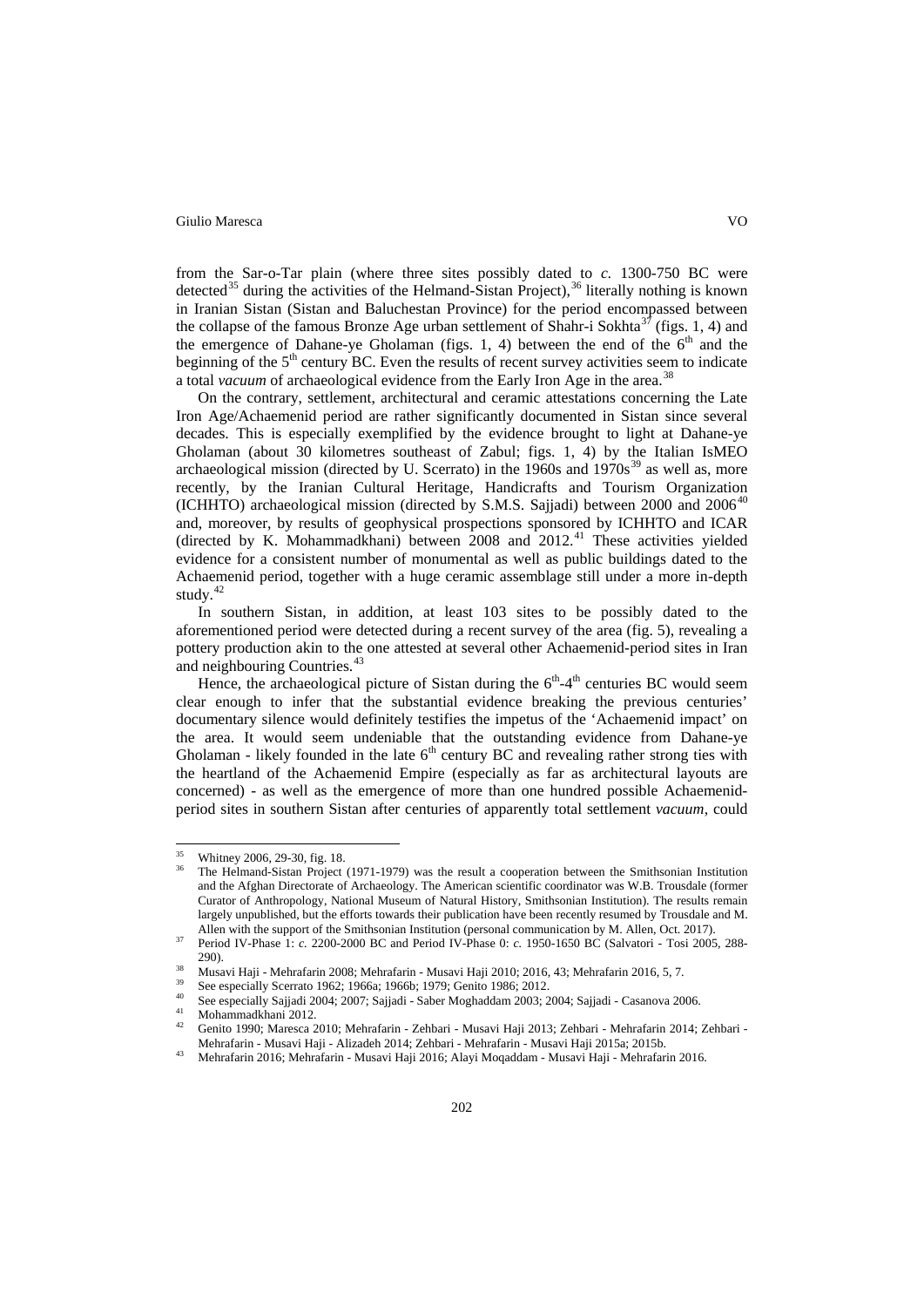be definitely retained as a clear indication of this process. Thus, according to this assumption, the establishment of the Achaemenid political control on the region would have acted as a boosting factor for a noticeable intensification of cultural processes, much more than elsewhere in South-eastern Iran.

Under closer scrutiny, nevertheless, this apparently undisputable inference can be questioned: can the *ex-novo* foundation of Dahane-ye Gholaman (with its chronological issues still open to some debate), $44$  complemented by the evidence represented by a hundred of possibly Achaemenid-period sites in Southern Sistan, to be explicitly interpreted as a direct consequence of the 'Achaemenid impact' on the area? More specifically, are the outstanding urban layout of Dahane-ye Gholaman and the rather striking flowering of dozens of allegedly Achaemenid-period sites in southern Sistan to be unequivocally understood as the outcome of a breakthrough in the economic, demographic and sociocultural phenomena consequent to the establishment of the political power of the Achaemenid dynasty over that area?

In giving an answer to these questions, it seems wise to underline that the overall perception of the archaeological evidence pertaining to the  $6<sup>th</sup>-4<sup>th</sup>$  centuries BC in Iranian Sistan is by now significantly influenced by the total lack of data from previous centuries, possibly acting as a benchmark to test the aforementioned assumption and to formulate alternative hypotheses. Actually, there is not absolute certainty that the impression of an 'Achaemenid impact' on Sistan is not merely the effect of an increased visibility in the archaeological records of sites dated around the  $6<sup>th</sup>-4<sup>th</sup>$  century BC. Since 'absence of evidence is not evidence of absence', the 'absence of data' from the Early Iron Age in Iranian Sistan might be more cautiously considered as a mere 'absence of data visibility' on the terrain more than representing an actual lack of evidence.<sup>[45](#page-6-0)</sup>

For these reasons, it would be advisable to avoid as much as possible the temptation to interpret data concerning the Achaemenid period in Sistan in the light of what we presently know about the Early Iron Age in the area and, consequently, to infer an 'Achaemenid impact' on it. Likely, Sistan played an important role in the political sphere of the Achaemenid Empire, but the actual extent of the cultural influence exercised by the Achaemenid dynastic power on the region is still far from being evaluable with certainty.

 <sup>44</sup> On the basis of architectural issues, of the pottery evidence, of the typology of the arrowheads and of the sigillographic evidence retrieved at the site (Scerrato 1966a, 464-465, fn. 18; 1974, 111), Dahane-ye Gholaman was dated by its first excavator to a rather short time span, between the  $6<sup>th</sup>$  and the  $5<sup>th</sup>$  century BC (Scerrato 1966a, 467; 1966b, 11), possibly stretching into the 4<sup>th</sup> century BC (Scerrato 1979, 709). Still in the absence of any radiometric dating, instead, the reported presence within the pottery assemblage of 'fishplates' of Hellenistic tradition, led some scholars to consider also a later chronology for the site (Zehbari - Mehrafarin - Musavi Haji 2015a, 255).

<span id="page-6-1"></span><span id="page-6-0"></span>Two main hypotheses can be put forward to explain this 'gap': radical climatic and, consequently, socioeconomic changes at the end of the Bronze Age which may have significantly affected cultural developments, population and settlement dynamics in the area, shifting the settlement model from 'urban' towards 'nonurbanised' schemes (thus making Early Iron Age evidences more 'inconsistent' and 'intangible'); peculiar hydrological and geo-morphological features (flooding, Aeolian processes) that may have physically wiped out or completely hidden every supposed archaeological trace of the centuries encompassed between the Late Bronze Age and the Early Iron Age.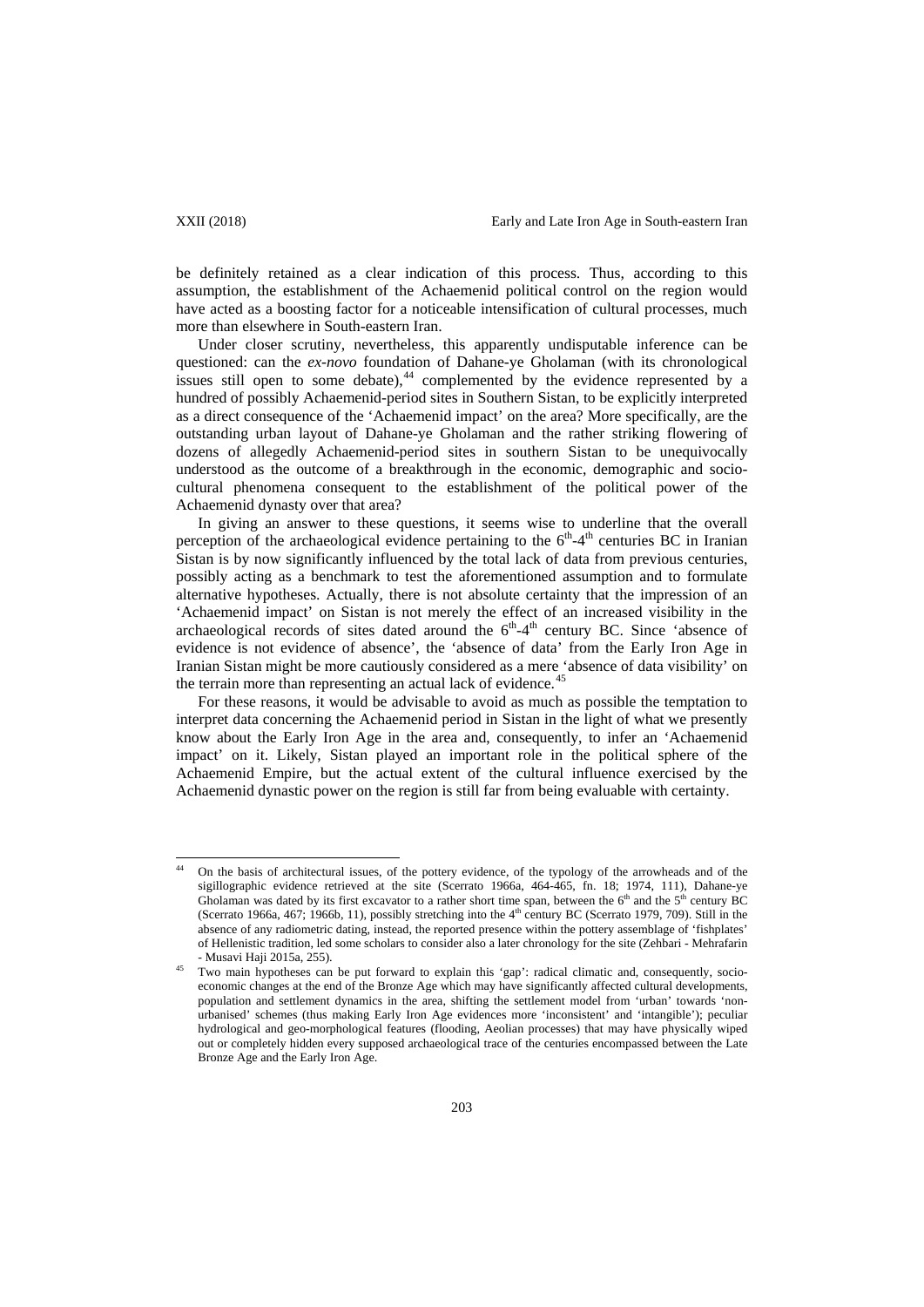### REFERENCES<sup>[46](#page-6-1)</sup>

- ALAYI MOQADDAM, J. MUSAVI HAJI, S.R. MEHRAFARIN, R.
- 2016 Dar Jostoju-ye Evergethā: *Moṭālaʿāt-e Bāstānšenāsi* 5 (1395/2016), pp. 113-132 (in Persian).
- ALIBAIGI, S. KHOSRAWI, SH.
- 2014 Some Socio-Economic Evidence from Iron Age Societies of the Iranian Central Plateau: *Iran* LII (2014), pp. 53-64.
- AZADI, A. ASCALONE, E. PEYRONEL, L.
- 2012 The First Season (2009) of Archaeological Research by the Iranian-Italian Joint Expedition at Qaleh Kutchek, Halil Valley (Jiroft, Kerman Province, SE Iran): R. MATTHEWS - J. CURTIS (eds.), *Proceedings of the 7th International Congress on the Archaeology of the Ancient Near East*, 3, Wiesbaden 2012, pp. 277-302.
- BESENVAL, R. FRANCFORT, H.-P.<br>1994 The Nad-i Ali 'Surkh
- The Nad-i Ali 'Surkh Dagh': A Bronze Age Monumental Platform in Central Asia?: J.M. KENOYER (ed.), *From Sumer to Meluhha: Contributions to the Archaeology of South and West Asia in Memory of George F. Dales, Jr.* (Wisconsin Archaeological Reports 3), Madison 1994, pp. 3-14.
- BRIANT, P. CHAUVEAU, M. (eds.)
- 2009 *Organisation des pouvoirs et contacts culturels dans les pays de l'empire achéménide*  (Persika 14), Paris 2009.
- BOUCHARLAT, R.
- 2005 Iran: P. BRIANT R. BOUCHARLAT (eds.), *L'archéologie de l'empire achéménide: nouvelles recherches* (Persika 6), Paris 2005, pp. 221-292.
- CURTIS, J. SIMPSON, ST.J. (eds.)
- 2010 *The World of Achaemenid Persia. History, Art and Society in Iran and the Ancient Near East*, London - New York 2010.
- DALES, G.F.
- 1977 *New Excavations at Nad-i Ali (Sorkh Dagh), Afghanistan* (Center for South and Southeast Asian Studies, University of California, Research Monograph 16), Berkeley 1977.
- DANTI, M.D.
- 2013a The Late Bronze Age and the Early Iron Age in Northwestern Iran: D.T. POTTS (ed.), *The Oxford Handbook of Ancient Iran*, Oxford 2013, pp. 327-376.
- 2013b *Hasanlu V: The Late Bronze and Iron I Periods*, Philadelphia 2013.
- DELEMEN, İ. (ed.)
- 2007 *The Achaemenid Impact on Local Populations and Cultures in Anatolia (Sixth-Fourth Centuries B.C.)*, Istanbul 2007.
- DUSINBERRE, E.R.M.
- 1999 Satrapal Sardis: Achaemenid Bowls in an Achaemenid Capital: *American Journal of Archaeology* 103 (1999), pp. 73-102.
- 2013 *Empire, Authority, and Autonomy in Achaemenid Anatolia*, Cambridge 2013.
- DYSON, R.H.
- 1965 Problems of Protohistoric Iran as Seen from Hasanlu: *Journal of Near Eastern Studies* 24 (1965), pp. 193-217.
- GENITO, B.<br>1986
- 1986 Dahan-i Ghulaman: una città achemenide tra centro e periferia dell'impero: *Oriens Antiquus* 25 (1986), pp. 287-317.

 <sup>46</sup> Works written in Persian are transliterated according to the system adopted by the *Encyclopædia Iranica*.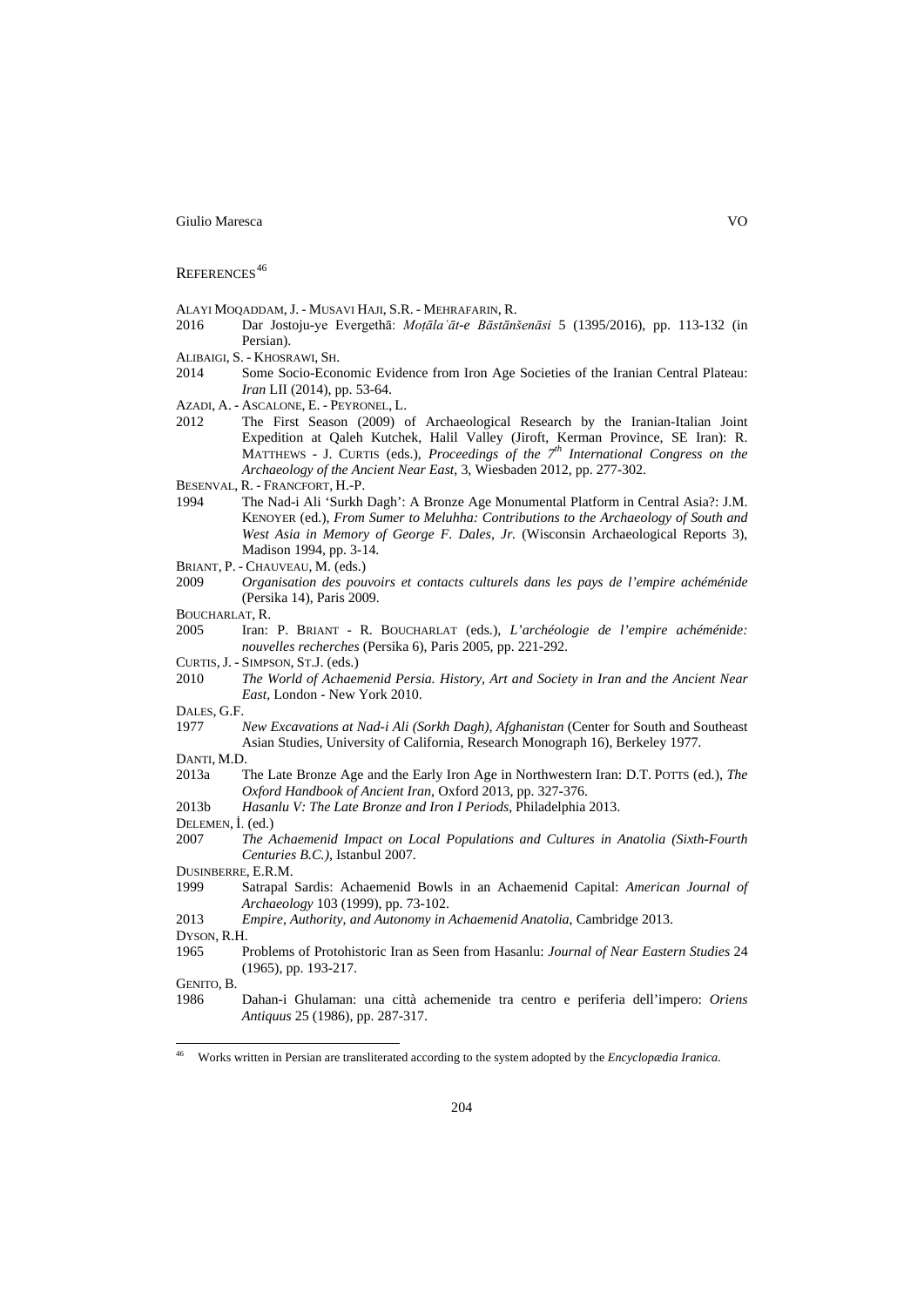1990 The Most Frequent Pottery Types at Dahān-e Gholāmān (Sistan) and Their Spatial Variability: M. TADDEI - P. CALLIERI (eds.), *South Asian Archaeology 1987. Proceedings of the Ninth International Conference of the Association of South Asian Archaeologists in Western Europe*, 2, Roma 1990, pp. 587-604. 2012 An 'Achaemenid' Capital of the Imperial Periphery: Zrānka/Drangiana/Sistan: G.P. BASELLO - A.V. ROSSI (eds.), *Dariosh Studies* II. *Persepolis and its Settlements: Territorial System and Ideology in the Achaemenid State* (Università degli Studi di Napoli 'L'Orientale' and ISMEO, Series Minor LXXVIII), Napoli 2012, pp. 365-386. GHIRSHMAN, R. 1942 Récherches Préhistoriques en Afghanistan. Fouilles de Nad-i Ali dans le Seistan Afghan: *Revue des Arts Asiatiques* XIII (1942), pp. 10-22. IVANTCHIK, A. - LICHELI, V. (eds.) 2007 *Achaemenid Culture and Local Traditions in Anatolia, Southern Caucasus and Iran. New Discoveries*, Leiden 2007. JACOBS, B. - HENKELMAN, W.F.M. - STOLPER, M.W. (eds.) 2017 *Die Verwaltung im Achämenidenreich. Imperiale Muster und Strukturen* (Classica et Orientalia 17), Wiesbaden 2017. KATCHADOURIAN, L. 2016 *Imperial Matter. Ancient Persia and the Archaeology of Empire*, Oakland 2016. LAMBERG-KARLOVSKY, C.C. - MAGEE, P. 1999 The Iron Age Platforms at Tepe Yahya: *Iranica Antiqua* XXXIV (1999), pp. 41-52. LEVINE, L.D. 1987 The Iron Age: F. HOLE (ed.), *The Archaeology of Western Iran. Settlement and Society from Prehistory to the Islamic Conquest*, London 1987. MADJIDZADEH, Y. 2008 Excavations at Konar Sandal in the Region of Jiroft in the Halil Basin: First Preliminary Report (2002-2008): *Iran* XLVI (2008), pp. 69-103. MAGEE, P. 2004 *Excavations at Tepe Yahya, Iran, 1967-1975. The Iron Age Settlement* (American School of Prehistoric Research, Bulletin 46), Cambridge 2004. 2013 Iron Age Southeastern Iran: D.T. POTTS (ed.), *The Oxford Handbook of Ancient Iran*, Oxford 2013, pp. 493-499. MARESCA, G. 2010 Reconsidering the Pottery from Dahān-i Ghulāmān (Iran, Sistān -  $6<sup>th</sup>$  century BC): Some Preliminary Production-related Typological Observations: P. MATTHIAE - F. PINNOCK - L. NIGRO - N. MARCHETTI - L. ROMANO (eds.), *Proceedings of the 6th International Congress on the Archaeology of Ancient Near East*, I, Wiesbaden 2010, pp. 423-442. MASHKOUR, M. - TENGBERG, M. - SHIRAZI, Z. - MADJIDZADEH, Y. 2013 Bio-Archaeological Studies at Konar Sandal, Halil Rud Basin, Southeastern Iran: *Journal of Environmental Archaeology* 18 (2013), pp. 222-246. MEHRAFARIN, R. 2016 Alexander the Great: in the Realm of Evergetǽs; *Mediterranean Archaeology & Archeometry* 16 (2016), pp. 1-8. MEHRAFARIN, R. - MUSAVI HAJI, S.R. 2010 Barrasi-ye Bāstānšenāsi-ye Sistān, Fāz-e Dovvom: *Report Prepared for the Cultural Heritage, Handicrafts and Tourism Organization of Iran, Tehran* (1389/2010) (in Persian). 2016 Ḥowza-ye Gerdi, Koleksiun-e Bāstānšenāsi-ye Sistān: *Majalla-ye Jostārhā-ye Bāstānšenāsi-ye Irān piš az Eslām* 1 (1394/2016), pp. 37-46 (in Persian).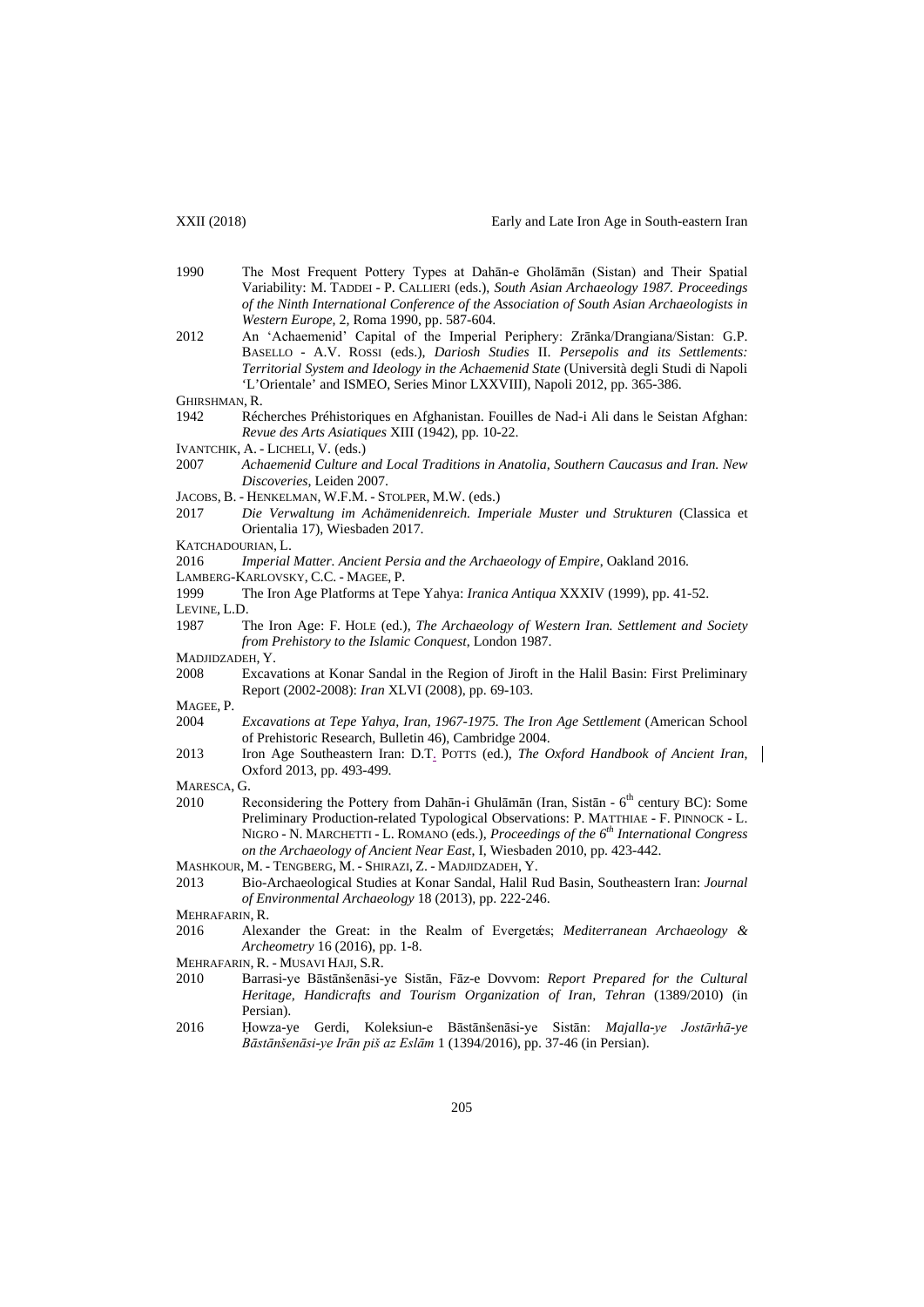MEHRAFARIN, R. - ZEHBARI, Z. - MUSAVI HAJI, S.R.

- 2013 Barham-konešhā-ye Farhangi-ye Zranka bā Sātrāpihā-ye Šarqi-ye Emprāturi-ye Haẖāmaneši bā Estenād ba Ṣanʿat-e Sofālgari: *Faṣlnāma-ye Moṭālaʿāt-e Šeba Qārra* 14 (1392/2013), pp. 131-154 (in Persian).
- MOHAMMADKHANI<sub>K</sub>
- 2012 Une nouvelle construction monumentale achéménide à Dahaneh-e Gholaman, Sistan, Iran: *ARTA* 2012.001, pp. 1-18.
- MOUSAVI, A.<br>2013 T
- 2013 The Central Alborz Region in the Iron Age: D.T. POTTS (ed.), *The Oxford Handbook of Ancient Iran*, Oxford 2013, pp. 392-406.
- MUSAVI HAJI S.R. MEHRAFARIN, R.
- 2008 Barrasi-ye Bāstānšenāsi-ye Sistān, Fāz-e Avval: *Report Prepared for the Cultural Heritage, Handicrafts and Tourism Organization of Iran, Tehran (1389/2010)* (in Persian).
- MUTIN, B.
- 2013 Ceramic Traditions and Interactions on the South-Eastern Iranian Plateau during the Fourth Millennium BC: C.A. PETRIE (ed.), *Ancient Iran and Its Neighbours: Local Developments and Long-Range Interactions in the 4th Millennium BC* (BIPS Archaeological Monographs Series III), Oxford 2013, pp. 253-275.
- MUTIN, B. MORADI, H. SARHADDI-DADIAN, H. FAZELI NASHLI, H. SOLTANI, M.
- 2017 New Discoveries in the Bampur Valley (South-Eastern Iran) and Their Implications for the Understanding of Settlement Pattern in the Indo-Iranian Borderlands During the Chalcolithic Period: *Iran* LV (2017), pp. 99-119.
- NIELING, J. REHM, E. (eds.)
- 2010 *Achaemenid Impact in the Black Sea. Communication of Powers* (Black Sea Studies 11), Aarhus 2010.
- OVERLAET, B.<br>2013 Lu
- 2013 Luristan during the Iron Age: D.T. POTTS (ed.), *The Oxford Handbook of Ancient Iran*, Oxford 2013, pp. 377-391.
- PETRIE, C.A.
- 2013 The Chalcolithic in Southern Iran: D.T. POTTS (ed.), *The Oxford Handbook of Ancient Iran*, Oxford 2013, pp. 120-158.
- PFÄLZNER, P. ALIDADI SOLEIMANI, N.
- 2017 The ICAR University of Tübingen South-of-Jiroft Archaeological Survey (SOJAS). Results of the first season 2015: *Archäologische Mitteilungen aus Iran und Turan* 47 (2017), pp. 105-141.
- PITTMAN, H.
- 2013 Eastern Iran in the Early Bronze Age: D.T. POTTS (ed.), *The Oxford Handbook of Ancient Iran*, Oxford 2013, pp. 304-324.
- POLLARD, M. FAZELI NASHLI, H. DAVOUDI, H. SARLAK, S. HELWING, B. SAEEDI ANARAKI, F.
- 2015 A New Radiocarbon Chronology for the North Central Plateau of Iran from the Late Neolithic to the Iron Age: *Archäologische Mitteilungen aus Iran und Turan* 45 (2015), pp. 27-50.
- SAIJADI, S.M.S.
- 2004 Sistan and Baluchistan Project: *Iran* XLII (2004), pp. 247-250.
- 2007 Wall Painting from Dahaneh-ye Gholaman (Sistan): *Ancient Civilization from Scythia to Siberia* 13 (2007), pp. 129-154.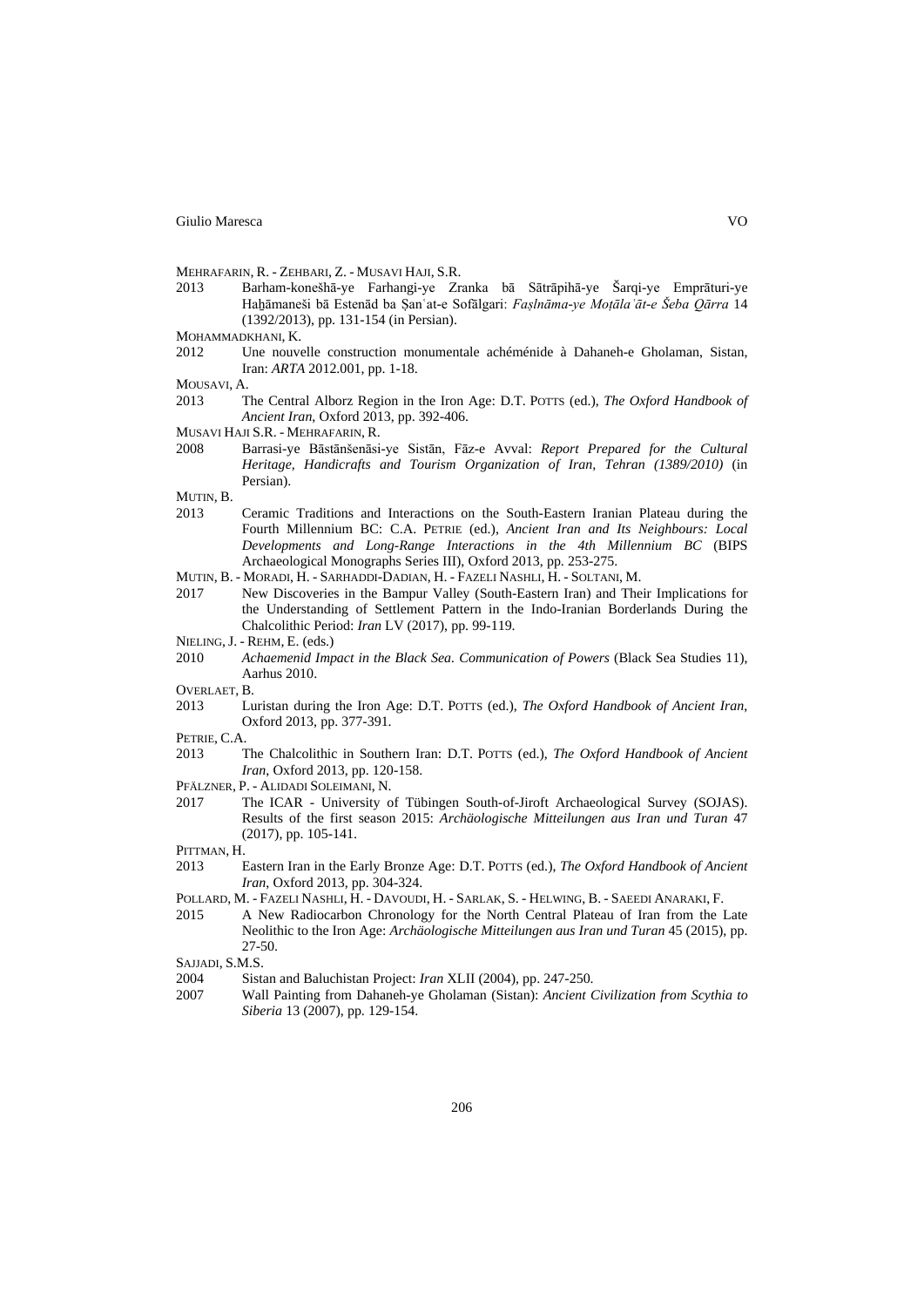- SAJJADI, S.M.S. SABER MOGHADDAM, F.
- 2003 Seh Taṣvir-e Dowra-ye Haẖāmaneši az Dahāna-ye Ḡolāmān: *Nāma-ye Pažuhešgāh-e Mirāt-e Farhangi* 2 (1382/2003), pp. 11-25 (in Persian).
- 2004 Peintures et gravures murales découvertes à Dahan-e Gholāmān, Sistān: *Studia Iranica* 33 (2004), pp. 285-296.
- SAJJADI, S.M.S. CASANOVA, M.
- 2006 Sistan and Baluchistan Project 2005/2006: *Iran* XLIV (2006), pp. 347-357.
- SALVATORI, S. TOSI, M.<br>2005 Shahr-i Sokl
- 2005 Shahr-i Sokhta Revised Sequence: C. JARRIGE V. LEFEVRE (eds.), *South Asian Archaeology 2001*, Paris 2005, pp. 281-292.
- SCERRATO, U.
- 1962 A Probable Achaemenid Zone in Persian Sistan: *East and West* 13 (1962), pp. 186-197.
- 1966a L'edificio sacro di Dahan-i Ghulaman (Sistan): *Atti del Convegno sul Tema: la Persia e il Mondo Greco-romano (Roma, 11-14 aprile 1965)* (Accademia Nazionale dei Lincei, Quaderno 76), Roma 1966, pp. 457-477.
- 1966b Excavations at Dahan-i Ghulaman (Seistan-Iran), First Preliminary Report (1962-1963): *East and West* 16 (1966), pp. 9-30.
- 1979 Evidence of Religious Life at Dahan-e Ghulaman, Sistan: M. TADDEI (ed.), *South Asian Archaeology 1977* (Istituto Universitario Orientale, Series Minor VI), 2, Napoli 1979, pp. 709-735.
- SHEIKHAKBARI, S. SARHADDI-DADIAN, H. AMIRHAJLOO, S. DANESHI, A.
- 2015 Comparative Study of Pottery Industry in Zeh-Klout Historical Period in Rudbar-Kerman with Its Neighbouring Cultures Based on the New Archaeological Evidences: *International Journal of Archaeology* 3 (2015), pp. 22-32.
- WEEKS, L.
- 2016 Iran and the Bronze Age Metal Trade in the Persian Gulf: *International Journal of the Society of Iranian Archaeologists* 2 (2016), pp. 13-25.
- WHITNEY, J.W.
- 2006 *Geology, Water, and Wind in the Lower Helmand Basin, Southern Afghanistan* (U.S. Geological Survey Report 2006-5182), Reston 2006.
- YOUNG, T.C.
- 1965 A Comparative Ceramic Chronology for Western Iran, 1500-500: *Iran* III (1965), pp. 53- 85.
- 1975 Kangavar Valley Survey: *Iran* XIII (1975), pp. 191-193.
- 1985 Early Iron Age Iran Revisited: Preliminary Suggestions for the Re-Analysis of Old Constructs: J.-L. HUOT - M. YON - Y. CALVET (eds.), *De l'Indus aux Balkans: recueil à la mémoire de Jean Deshayes*, Paris 1985, pp. 361-378.
- ZEHBARI, Z. MEHRAFARIN, R.
- 2014 Moṭālaʿa-ye Taṭbiqi-ye Ṣanʿat-e Sofālgari-ye Šarq-e Irān bā Ḥowza-ye Fārs dar Dowra-ye Haẖāmaneši (Nemuna-ye Mowredi: Moḥavveṭa-ye Dahāna-ye Ḡolāmān): *Moṭālaʿāt-e Honar-e Bumi* 1 (1393/2014), pp. 25-38 (in Persian).
- ZEHBARI, Z. MEHRAFARIN, R. MUSAVI HAJI, S.R.
- 2015a Studies on the Structural Characteristics of Achaemenid Pottery from Dahan-e Gholaman: *Ancient Near Eastern Studies* 52 (2015), pp. 217-259.
- 2015b Moʿarrefi-ye Livānhā-ye Bumi-ye Moḥavveṭa-ye Haẖāmaneši-ye Dahāna-ye Ḡolāmān: *Majalla-ye Payām-e Bāstānšenās* 22 (1393/2015), pp. 57-77 (in Persian).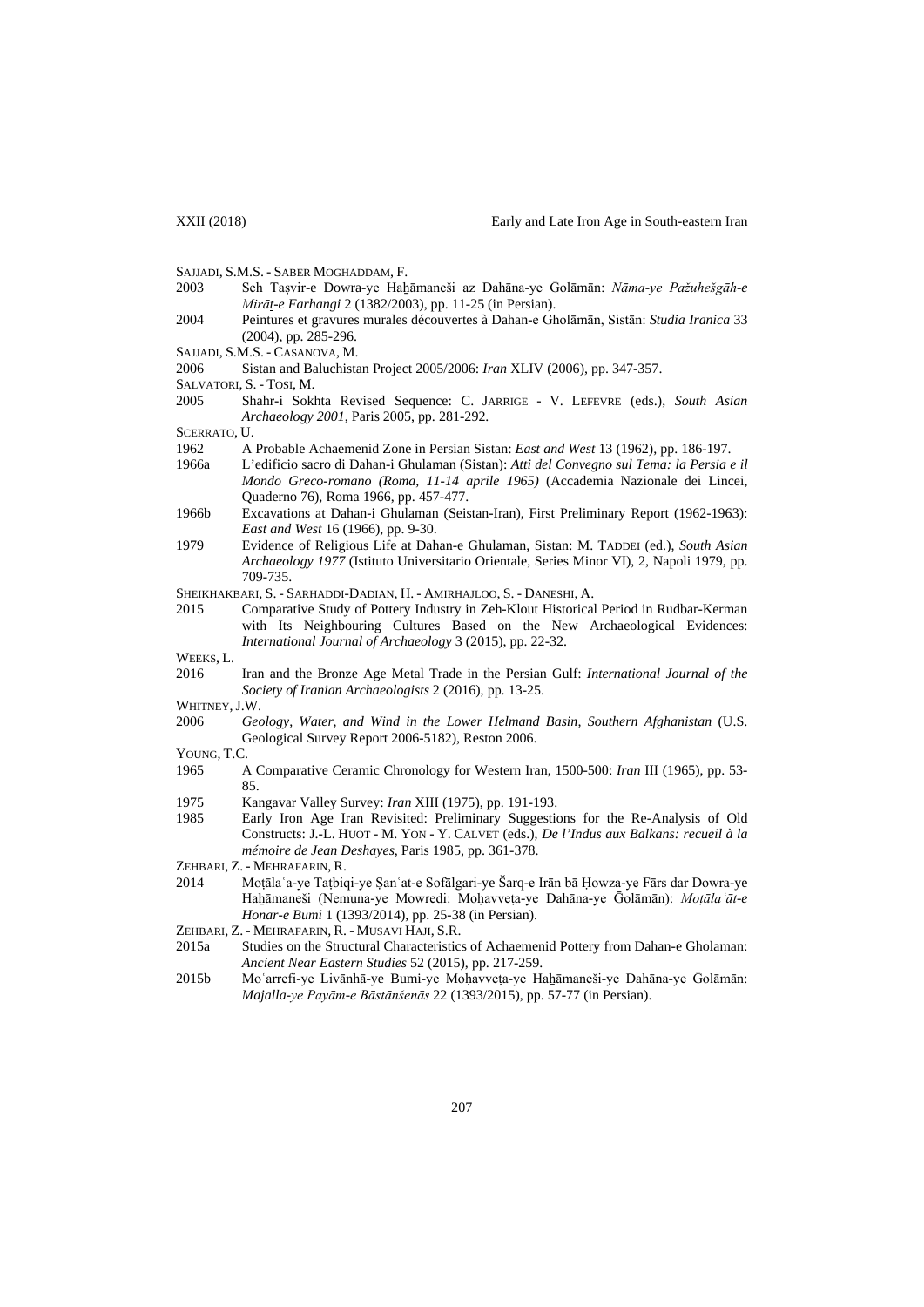ZEHBARI, Z. - MEHRAFARIN, R. - MUSAVI HAJI, S.R. - ALIZADEH, F.<br>2014 Moțāla a-ye Tațbiqi-ye Şan at-e Sofālgari-ye Šahr-e 1 2014 Moṭālaʿa-ye Taṭbiqi-ye Ṣanʿat-e Sofālgari-ye Šahr-e Dahāna-ye Ḡolāmān bā Manāṭeq-e Ḡarbi-ye Šāhanšāhi-ye Haẖāmaneši: M.H. AZIZI KHARANAGHI - M. KANIPOUR - R. NAZERI - K.A. NIKNAMI (eds.), *Proceedings of the International Conference of Young Archaeologists*, Tehran 1393/2014, pp. 367-378 (in Persian).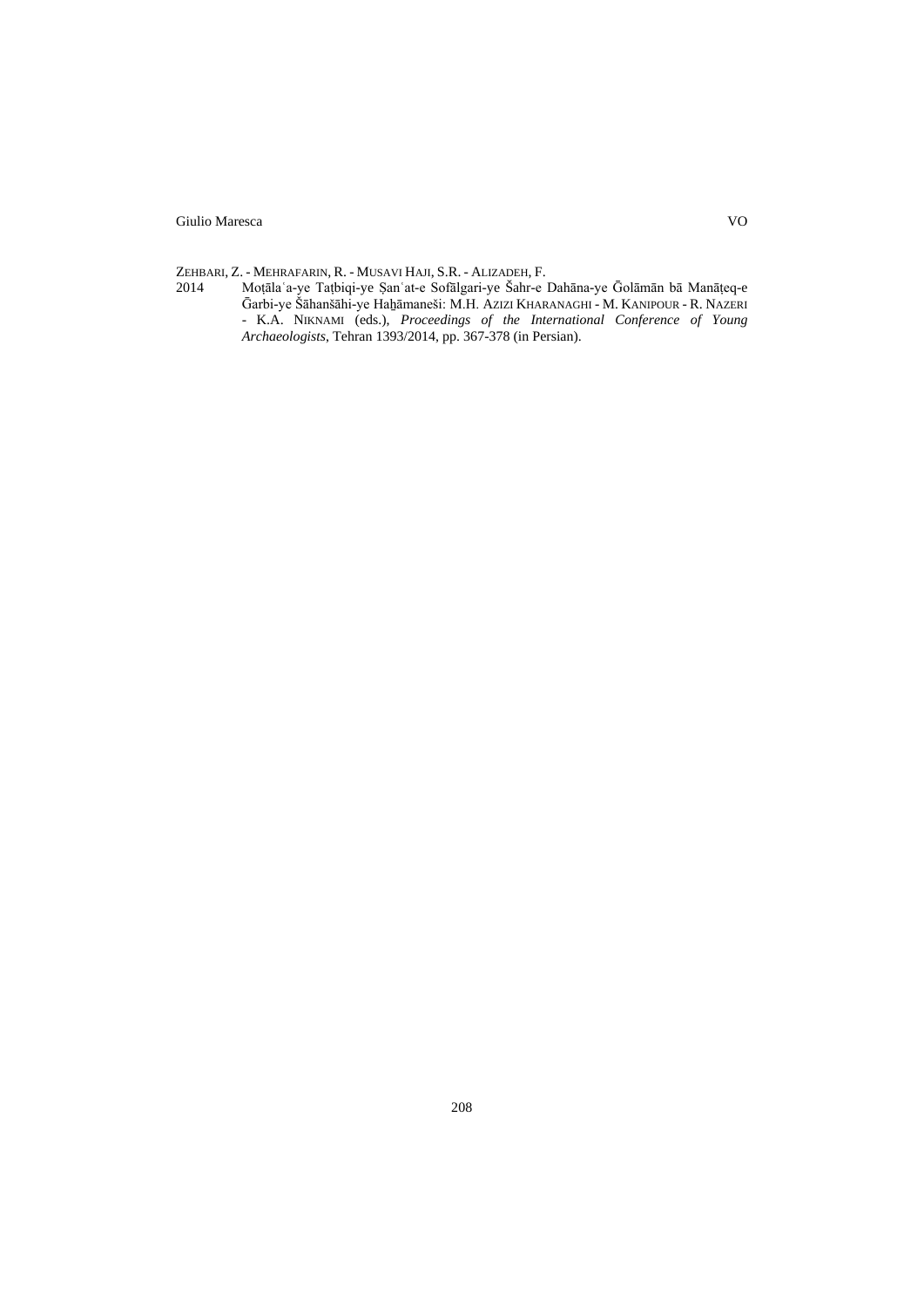# XXII (2018) Early and Late Iron Age in South-eastern Iran



Fig. 1 - Map showing the location of the archaeological sites discussed in the text (satellite view after Google Earth™).



Fig. 2 - Map showing the location of the archaeological sites in Kerman Province discussed in the text (satellite view after Google Earth™).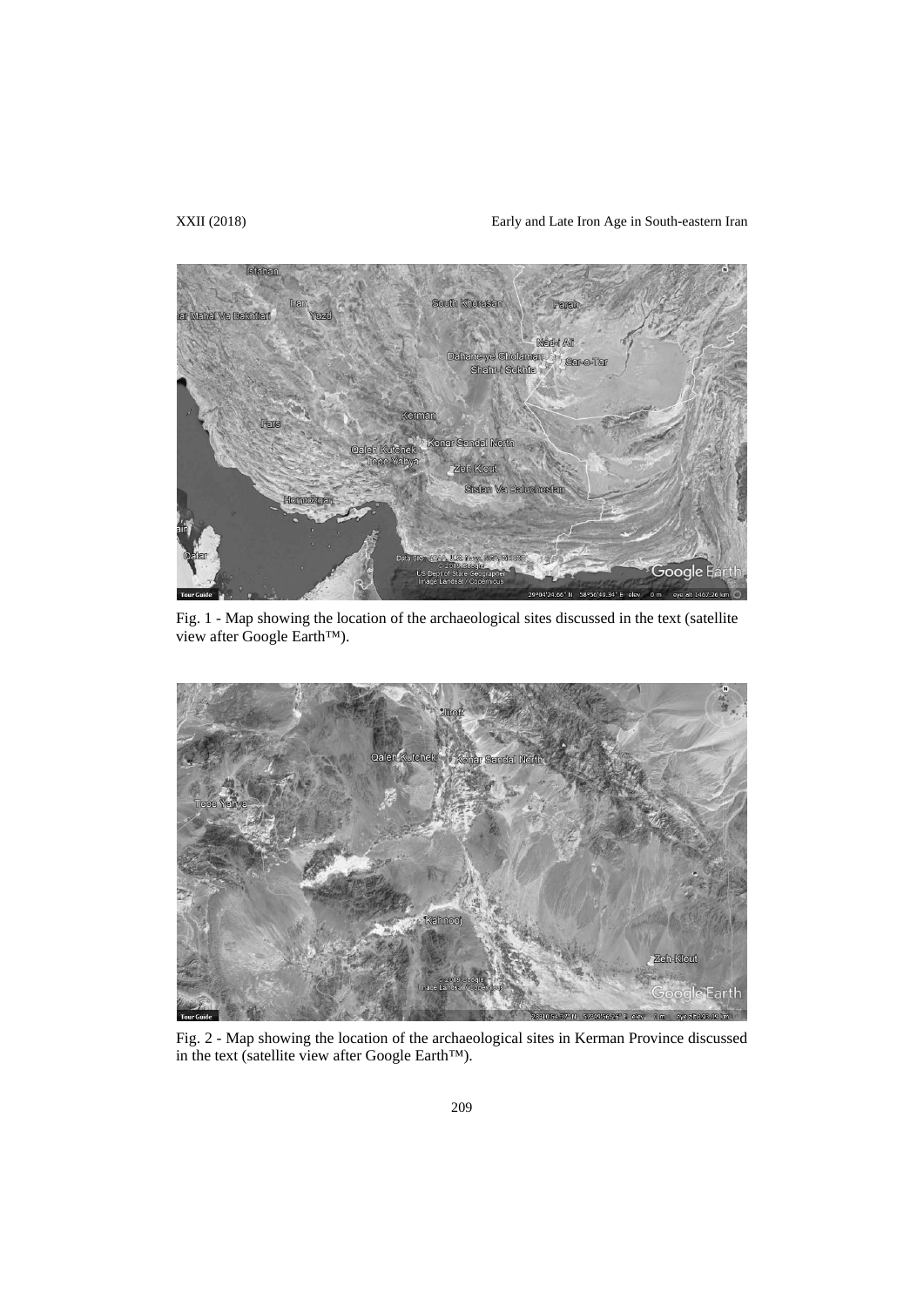

Fig. 3 - Map showing the location of the Achaemenid-period settlements recorded by SOJAS (South-of-Jiroft Archaeological Survey) project (after Pfälzner - Alidadi Soleimani 2017, fig. 28).